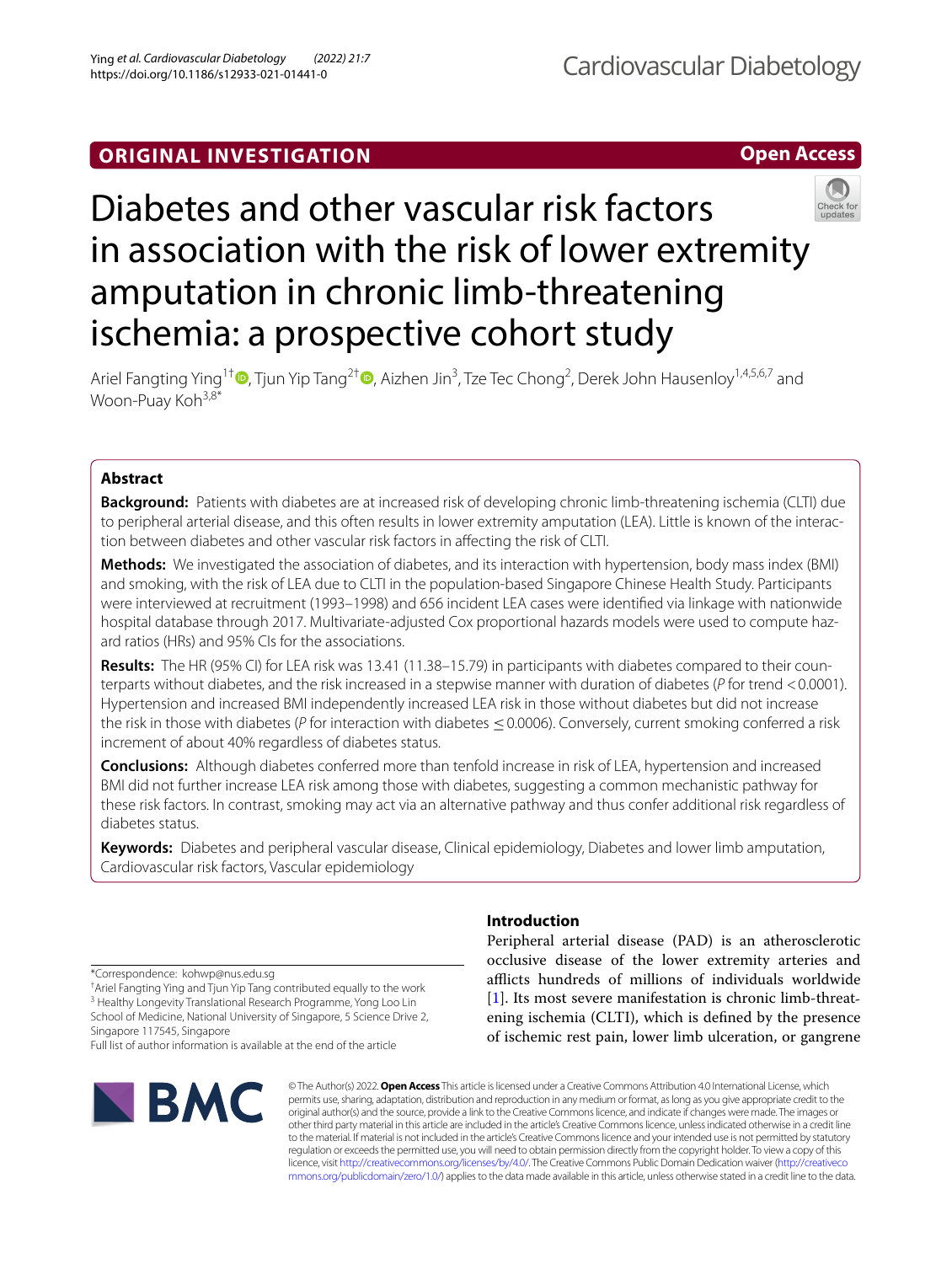for more than 2 weeks in duration  $[2, 3]$  $[2, 3]$  $[2, 3]$  $[2, 3]$ . Despite the signifcant risk of impaired quality of life, physical disability, and even mortality, most studies have focused on less severe forms of PAD, such as those diagnosed by low ankle-brachial index or history of intermittent claudication. Indeed, both the 2016 American Heart Association guidelines for PAD [[4\]](#page-7-3) and the 2019 global vascular guidelines for CLTI [\[2](#page-7-1)] have identifed a dearth of evidence on the epidemiology of more severe forms of PAD, and highlighted the critical need for further research in this area.

It is becoming increasingly recognized that those with diabetes have a diferent clinical profle when it comes to PAD [[5](#page-7-4)]. Compared to stable forms of PAD such as intermittent claudication or subclinical disease detected by low ankle-brachial index, diabetes is more strongly associated with severe manifestations like CLTI  $[6-8]$  $[6-8]$ , and patients with diabetes frequently present with de novo tissue loss and without prior diagnosis of PAD or symptoms of intermittent claudication [[9,](#page-7-7) [10](#page-7-8)]. In epidemiological studies that examined the impact of diabetes on the risk of developing CLTI in individuals with no known history of PAD, multivariate-adjusted risk ratios as high as 5.96 (95% CI 3.15–11.26) and 7.45 (95% CI 7.19–7.72) have been reported  $[7, 11]$  $[7, 11]$  $[7, 11]$  $[7, 11]$ . In addition, those with diabetes are up to fve times as likely to require a major lower extremity amputation (LEA), possibly due to higher risk of infection, as well as a higher likelihood of having disease in the distal arteries, thus rendering revascularization technically challenging [\[9](#page-7-7), [12\]](#page-7-11).

Despite this signifcant diference in morbidity, most epidemiological studies examining associations between diabetes and PAD risk have included in their assessments stable forms of PAD that may be managed conservatively, while studies on the severe forms of PAD requiring surgical intervention have been largely limited to either retrospective data or small-sized analyses of pre-selected patient populations  $[13]$  $[13]$  $[13]$ , and the few prospective studies in this feld did not focus exclusively on LEA [\[11](#page-7-10)]. To the best of our knowledge, there has been no large prospective cohort study that directly examined the impact of diabetes and its interaction with other vascular risk factors on the risk of developing CLTI-associated LEA [\[14](#page-8-0)].

Singapore has one of the highest rates of diabetes  $(14.2%)$  [\[15](#page-8-1)] as well as LEA rates for CLTI [\[16\]](#page-8-2) in the world. Thus, the main aim of this study nested in a Singapore cohort was to prospectively assess the associations between a baseline history of diabetes and the risk of developing CLTI-associated LEA. We also aimed to understand how diabetes may interact with other vascular risk factors, which frequently co-exist with diabetes, to modify this risk. Data was obtained from the Singapore Chinese Health Study [\[17\]](#page-8-3), a large population-based prospective cohort of Chinese men and women followed up over a mean of 18.8 years.

# **Research design and methods Study population**

This study is nested in the Singapore Chinese Health Study cohort, which has been previously described in detail [[17\]](#page-8-3). In summary, this is a population-based cohort that was established to study dietary, genetic, and environmental determinants of cancer and other chronic diseases in Singapore. A total of 63,257 middle-aged or older participants (27,954 men and 35,303 women) between the ages of 45 and 74 years were enrolled prospectively over a 5-year period (April 1993 to December 1998). They were drawn from a pool of citizens and permanent residents from Singapore who resided in government purpose-built housing estates, where 86% of the entire Singapore population lived at the time of recruitment. The Institutional Review Board at the National University of Singapore had approved this study and written informed consent was obtained from each subject.

# **Assessment of diabetes and other vascular risk factors**

At recruitment, trained interviewers conducted inperson interviews with each subject at his or her home. Self-reported information about age, weight, height, usual diet, tobacco use, physical activity, level of education and alcohol intake was obtained using a structured questionnaire. Body mass index (BMI) was calculated as body weight in kilograms divided by square of height in meters. Smokers were classifed as never smokers, former smokers, and current smokers. Alcohol consumption was classifed as "never", "at least once a month but less than once a week", "at least once a week but less than daily", and "daily". The participants were also asked whether they had a history of physician-diagnosed medical conditions, including diabetes and hypertension, and if yes, the number of years they have had the condition. Using standard protocols, we had conducted separate studies to validate the accuracy of the self-reported, physician-diagnosed diabetes [\[18](#page-8-4)] and hypertension [[19\]](#page-8-5) in this cohort, and they had been reported previously.

# **Diagnosis of CLTI**

We frst identifed LEA cases as participants in this cohort who had undergone any amputation (major, minor, or digital) in the lower limb for CLTI through record linkage of cohort fles with databases of the Singaporean MediClaim System, which has captured all inpatient discharge information from all private and government restructured hospitals in Singapore since 1990. We only recorded the frst instance of LEA for each case. All LEA cases were verifed by records of the appropriate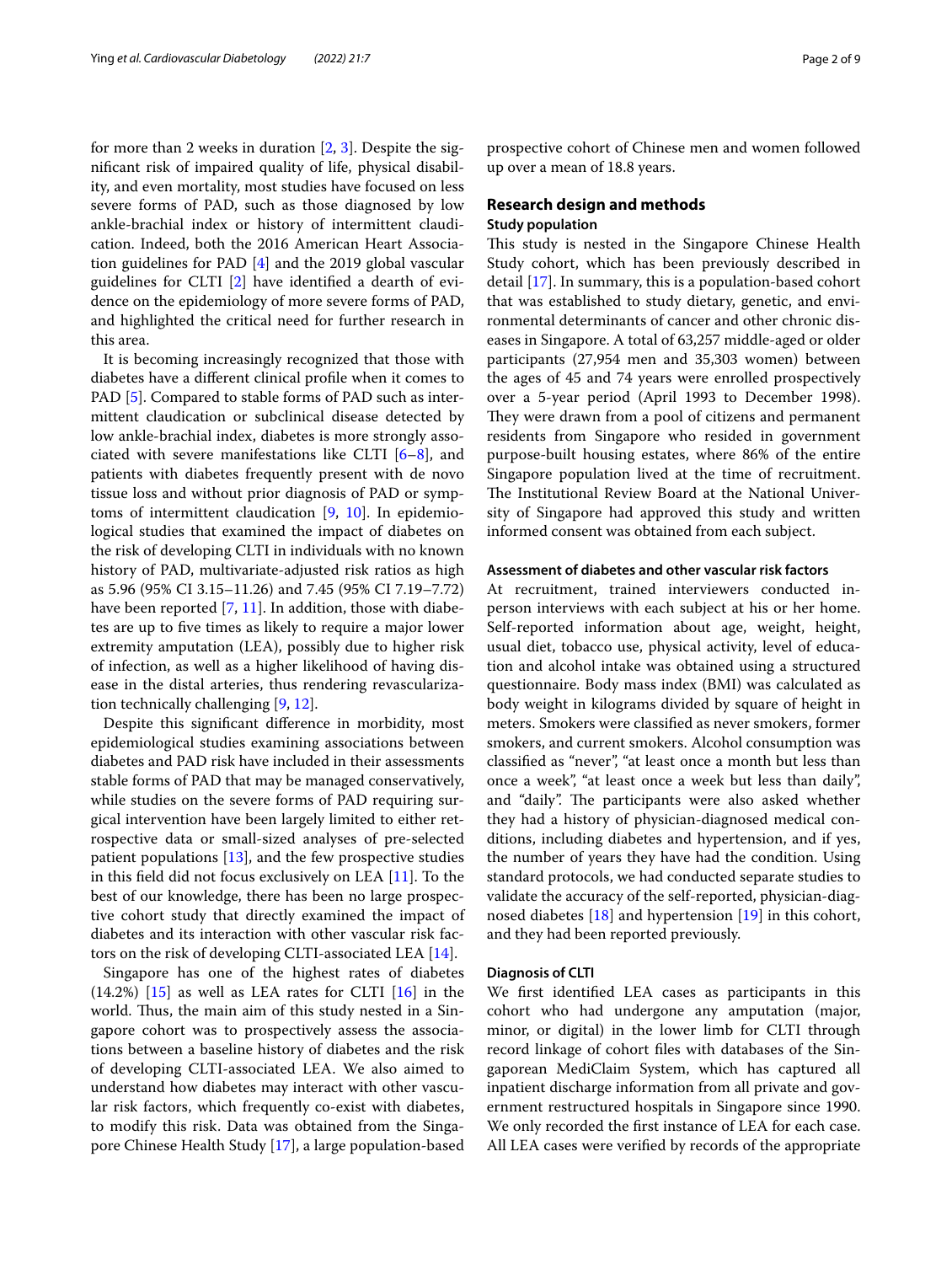surgical procedural codes, and we excluded LEA due to non-vascular causes using International Classifcation of Disease Version 9 (ICD-9) and Version 10 (ICD-10) codes for trauma (ICD-9 800-999; ICD-10 S00-Y99), peripheral neuropathy (ICD-9 355, 356, 357; ICD-10 G57, G60- G65), cancers of the bone, cartilage, and nerves (ICD-9 170.6-170.9, 171.3, 171.6-171.9; ICD-10 C40.2-C40.9, C47.2, C47.5-C47.9), necrotizing fasciitis (ICD-9 728.86), and osteomyelitis or osteonecrosis (ICD-9 730; ICD-10 M86-M87) not due to PAD.

Information on date of death was obtained through linkage analysis with the nationwide Registry of Births and Deaths. As of 31 December 2017, when vital status for cohort participants was updated, only 41 participants (0.06%) from this cohort were known to be lost to followup due to migration out of Singapore or for other reasons. This suggested that in this cohort, loss to follow-up was negligible and that vital statistics were virtually complete in this cohort.

# **Statistical analysis**

We identifed 123 participants who had undergone LEA for CLTI before enrolment into the cohort and excluded them from the study. Hence, the analyses in this study were limited to the 63,134 participants without history of CTLI-related LEA at enrolment. We examined the diference in distribution of baseline characteristics between cases and non-cases, and between participants with diabetes and those without diabetes using chi-square test for categorical variables and Student's *t*-test for continuous variables. For each study subject, person-years were counted from the date of baseline interview to the date of LEA for cases, or to the date of death, loss to follow-up or 31 December 2017 for non-cases, whichever occurred frst. Cox proportional hazards regression models were used to explore the relationship between vascular risk factors and the risk of LEA due to CLTI within the entire cohort. The magnitude of the associations was assessed by hazard ratios (HR) with their corresponding 95% confdence intervals (CI).

Survival analysis was performed to generate the Kaplan–Meier curves for LEA due to CLTI, and logrank test was used to compare the curves of those with diabetes versus those without diabetes. All models were adjusted for age at recruitment (year), year of study enrolment (1993–1995, 1996–1998), sex, dialect group (Hokkien or Cantonese), education level (none, primary school, secondary school or higher), and physical activity (<0.5 hr/wk, 0.5 to <4 hr/wk, 4+ hr/wk). Model 2 included the addition of other vascular risk factors, namely increased BMI (BMI<23  $\text{kg/m}^2$ , BMI $\geq$ 23  $\text{kg/m}^2$ m2 ), smoking (never, former, current), alcohol consumption (never/monthly, weekly/daily), history of hypertension, history of coronary artery disease, and history of stroke. We also investigated the associations between other vascular risk factors, namely hypertension, increased BMI and smoking, and risk of LEA due to CLTI in the whole cohort, and in analyses stratifed by history of diabetes. We tested the statistical signifcance of the interactions of diabetes with hypertension, BMI, smoking, and alcohol consumption on the risk of LEA from CLTI by including their respective product terms as covariates in the models.

Statistical computing was performed using SAS version 9.1 (SAS Institute Inc., Cary, NC, US). All cited p values were two-sided in nature and a *p*-value < 0.05 was considered statistically signifcant.

# **Results**

A total of 63,134 subjects, accounting for 1,189,930 person-years, were included in this analysis (Table [1](#page-3-0)). During a mean follow-up period of 18.8  $(\pm 6.2)$  years, there were 656 incident LEA cases due to CLTI. Cases were older and less educated at baseline, had lower rates of physical activity per week, and were more likely to be former or current smokers. They were also more likely to have a history of diabetes, hypertension, coronary artery disease, or stroke. A total of 5616 (8.9%) participants reported a history of physician-diagnosed diabetes at baseline. They were also more likely to have a history of hypertension, coronary artery disease, or stroke than their counterparts without a history of diabetes.

In Fig. [1,](#page-3-1) Kaplan–Meier survival curves showed that participants with diabetes had signifcantly lower probability of LEA than those without diabetes over time. In multivariable Cox models, compared to those without diabetes, those with diabetes had a 13-fold increase in the risk of LEA for CLTI (HR, 13.61; 95% CI 11.64– 15.91), which was not materially attenuated after adjusting for other vascular risk factors (HR, 13.41; 95% CI 11.38–15.79). The risk of LEA for CLTI was also found to increase in a stepwise manner with duration of diabetes ( $p$  for trend < 0.0001). Compared to those without diabetes, those with diabetes for at least 15 years had a 23-fold increase in the risk of LEA for CLTI (HR, 23.22; 95% CI 18.16–29.67). There was no significant difference in risk estimates between men and women (Table [2](#page-4-0)).

We also examined the association of other traditional cardiovascular risk factors, namely hypertension, BMI, smoking status, and alcohol consumption, with the risk of CLTI-associated LEA in the whole cohort, as well as in stratifed analysis by the status of diabetes (Table [3](#page-4-1)). Although hypertension and increased BMI ( $\geq$  23.0 kg/ m<sup>2</sup>) were risk factors in the model that did not include diabetes as a covariate, the risk estimates of both factors were attenuated and no longer reaching statistical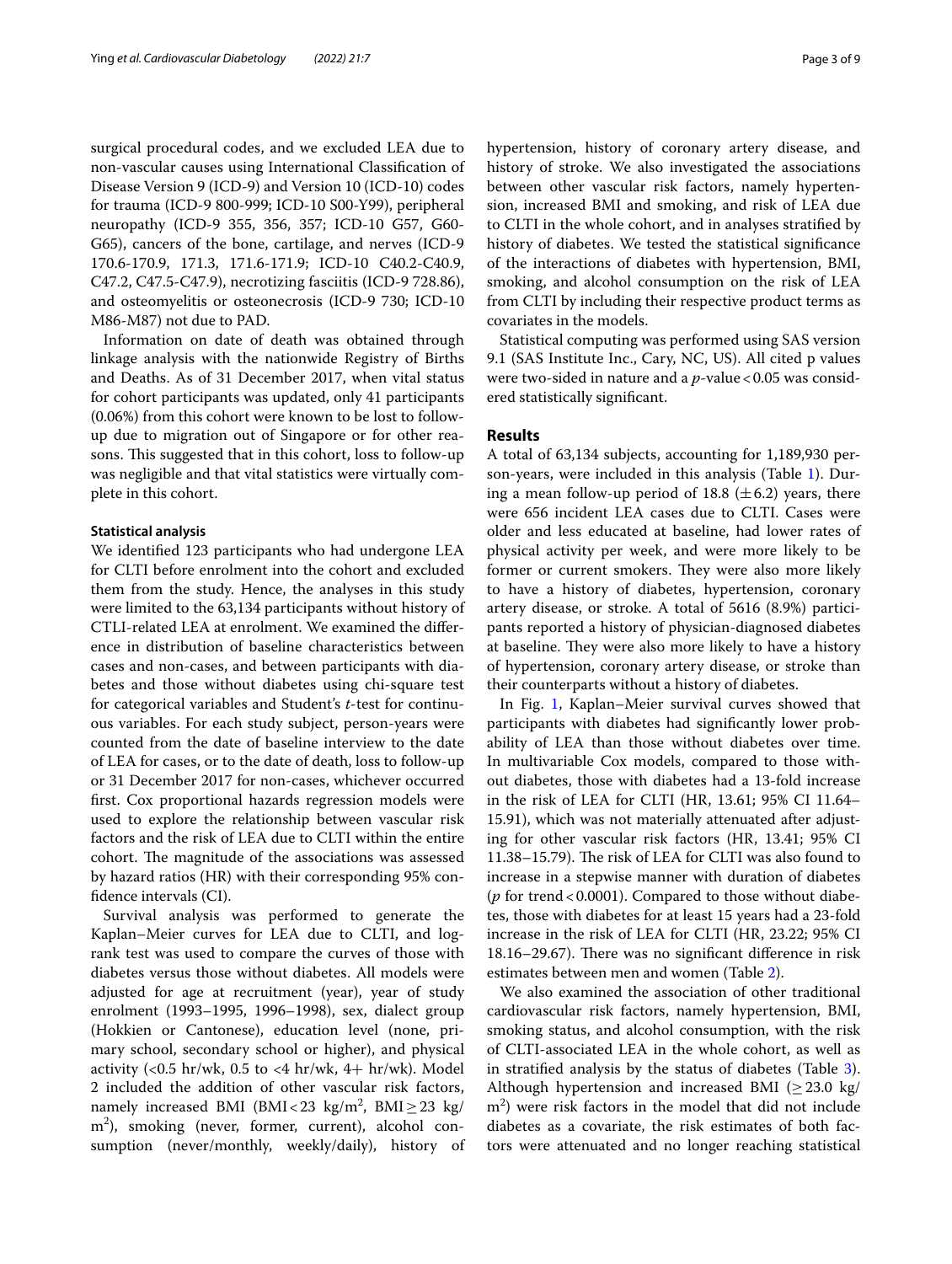<span id="page-3-0"></span>

|                                     | <b>LEA</b> cases | Non-cases      | <b>Diabetes</b> | <b>No diabetes</b> |  |  |
|-------------------------------------|------------------|----------------|-----------------|--------------------|--|--|
| Number of subjects                  | 656 (1.0%)       | 62,478 (99.0%) | 5616 (8.9%)     | 57,518 (91.1%)     |  |  |
| Men                                 | 318 (48.5%)      | 27,562 (44.1%) | 2374 (42.3%)    | 25,506 (44.3%)     |  |  |
| Women                               | 338 (51.5%)      | 34,916 (55.9%) | 3242 (57.7%)    | 32,012 (55.7%)     |  |  |
| Age (year), mean (SD)               | 59.4 (7.9)       | 56.5(8.0)      | 60.0(7.7)       | 56.2(8.0)          |  |  |
| Dialect                             |                  |                |                 |                    |  |  |
| Hokkien                             | 256 (39.0%)      | 28,983 (46.4%) | 2588 (46.1%)    | 26,651 (46.3%)     |  |  |
| Cantonese                           | 400 (61.0%)      | 33,495 (53.6%) | 3028 (53.9%)    | 30,867 (53.7%)     |  |  |
| Level of education                  |                  |                |                 |                    |  |  |
| No formal education                 | 267 (40.7%)      | 17,028 (27.2%) | 1980 (35.3%)    | 15,315 (26.6%)     |  |  |
| Primary school                      | 271 (41.3%)      | 27,713 (44.4%) | 2461 (43.8%)    | 25,523 (44.4%)     |  |  |
| Secondary or higher                 | 118 (18.0%)      | 17,737 (29.4%) | 1175 (20.9%)    | 16,680 (29.0%)     |  |  |
| Physical activity                   |                  |                |                 |                    |  |  |
| $< 0.5$ h/wk                        | 466 (71.0%)      | 41,910 (67.1%) | 3928 (69.9%)    | 38,448 (66.8%)     |  |  |
| $0.5$ to $<$ 4 h/wk                 | 108 (16.5%)      | 12,644 (20.2%) | 1030 (18.4%)    | 11,722 (20.4%)     |  |  |
| $>4$ h/wk                           | 82 (12.5%)       | 7924 (12.7%)   | 658 (11.7%)     | 7348 (12.8%)       |  |  |
| BMI (kg/m <sup>2</sup> ), mean (SD) | 23.9(3.3)        | 23.1(3.3)      | 24.0(3.3)       | 23.0(3.3)          |  |  |
| Smoking                             |                  |                |                 |                    |  |  |
| Never                               | 408 (62.2%)      | 43,463 (69.6%) | 3839 (68.4%)    | 40,032 (69.6%)     |  |  |
| Former                              | 90 (13.7%)       | 6873 (11.0%)   | 884 (15.7%)     | 6079 (10.6%)       |  |  |
| Current                             | 158 (24.1%)      | 12,142 (19.4%) | 893 (15.9%)     | 11,407 (19.8%)     |  |  |
| Alcohol drinking                    |                  |                |                 |                    |  |  |
| Never/monthly                       | 584 (89.0%)      | 55,244 (88.4%) | 5233 (93.2%)    | 50,595 (88.0%)     |  |  |
| Weekly/daily                        | 72 (11.0%)       | 7234 (11.6%)   | 383 (6.8%)      | 6923 (12.0%)       |  |  |
| Medical history                     |                  |                |                 |                    |  |  |
| <b>Diabetes</b>                     | 346 (52.7%)      | 5270 (8.4%)    |                 |                    |  |  |
| Hypertension                        | 225 (34.3%)      | 14,782 (23.7%) | 2663 (47.4%)    | 12,344 (21.5%)     |  |  |
| Coronary artery disease             | 53 (8.1%)        | 2528 (4.1%)    | 688 (12.3%)     | 1893 (3.3%)        |  |  |
| Stroke                              | 31 (4.7%)        | 909 (1.5%)     | 268 (4.8%)      | 672 (1.2%)         |  |  |

*P*-value<0.05 for all except dialect in diabetes by Student's t-test or ANOVA

<span id="page-3-1"></span>

signifcance after adjusting for diabetes. Further, in participants without diabetes, hypertension remained a signifcant risk factor for CLTI-associated LEA (HR, 1.34; 95% CI 1.04–1.73), but in those with diabetes, hypertension did not further increase this risk (HR, 0.79; 95% CI 0.63–1.00). Similarly, in participants without diabetes, BMI $\geq$ 23 kg/m<sup>2</sup> remained a significant risk factor for CLTI-associated LEA (HR, 1.58; 95% CI 1.25– 1.99), but in participants with diabetes, BMI $\geq$ 23 kg/ m2 did not further increase this risk (HR, 0.89; 95% CI 0.71–1.11). Hence, as expected, there was signifcant interaction between diabetes and hypertension (P for interaction=0.0006), as well as between diabetes and increased BMI (P for interaction=0.0002), since diabetes status signifcantly modifed the associations between these vascular risk factors and the risk of CLTI-related LEA.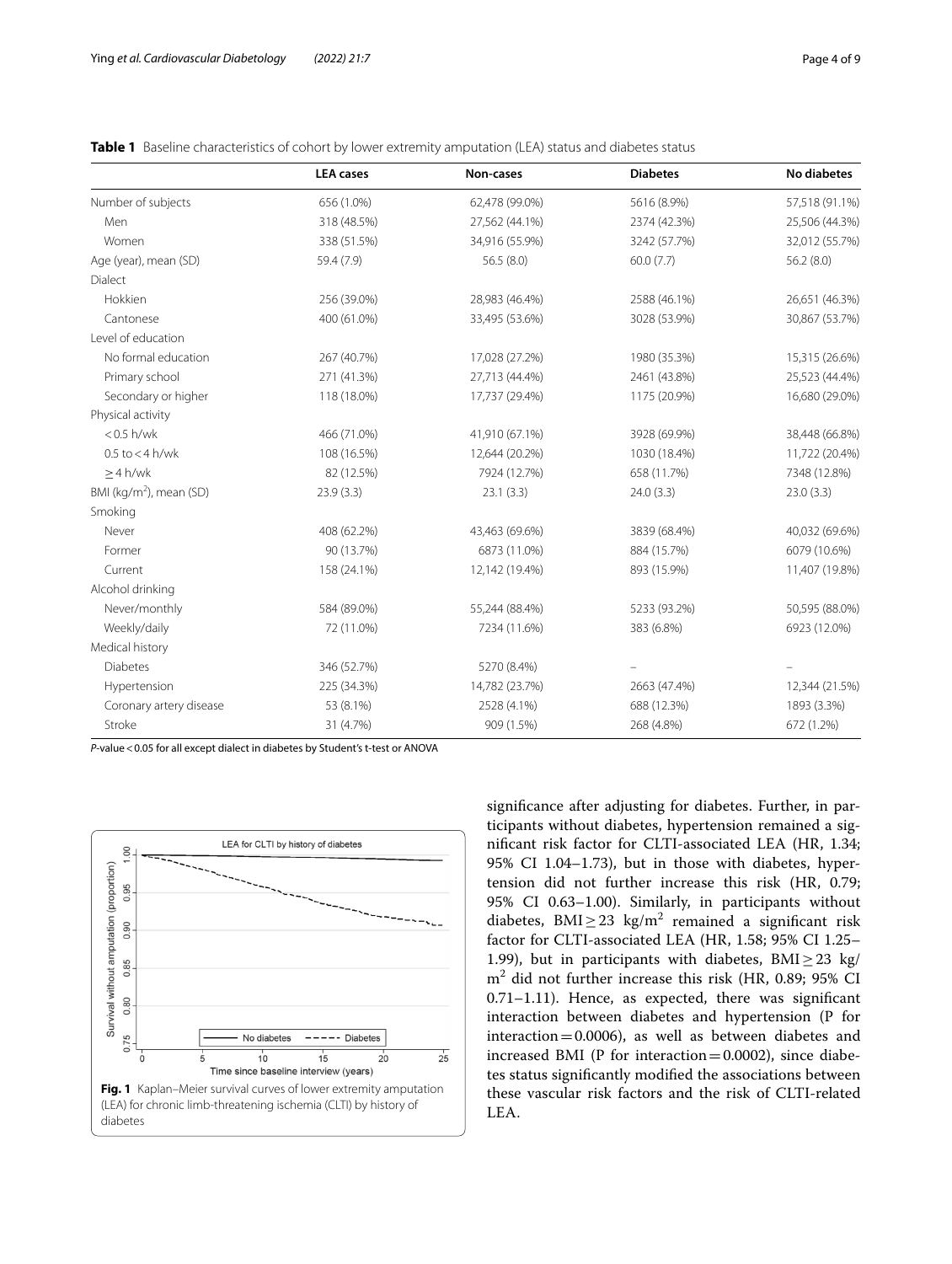| <b>Characteristics</b>     | Person-years | Cases | HR (95% CI) <sup>a</sup> | HR (95% CI) <sup>b</sup> |  |
|----------------------------|--------------|-------|--------------------------|--------------------------|--|
| All subjects               |              |       |                          |                          |  |
| No diabetes                | 1,106,992    | 310   | 1.00                     | 1.00                     |  |
| <b>Diabetes</b>            | 82,938       | 346   | 13.61 (11.64-15.91)      | 13.41 (11.38-15.79)      |  |
| Diabetes < 5 years         | 35,685       | 96    | $9.12(7.25 - 11.48)$     | 8.95 (7.07-11.32)        |  |
| Diabetes 5 to $<$ 10 years | 21,057       | 71    | 11.33 (8.74-14.69)       | 11.13 (8.55-14.49)       |  |
| Diabetes 10- < 15 years    | 14,143       | 88    | 19.98 (15.71-25.42)      | 19.66 (15.38-25.12)      |  |
| Diabetes 15+ years         | 12,053       | 91    | 23.67 (18.6-30.13)       | 23.22 (18.16-29.67)      |  |
| $P$ for trend              |              |       | < 0.0001                 | < 0.0001                 |  |
| Men                        |              |       |                          |                          |  |
| No diabetes                | 464.606      | 162   | 1.00                     | 1.00                     |  |
| <b>Diabetes</b>            | 32,863       | 156   | 13.78 (11.03-17.23)      | 13.78 (10.91-17.44)      |  |
| Diabetes $<$ 5 years       | 13,933       | 41    | 8.50 (6.03-11.98)        | $8.57(6.03 - 12.18)$     |  |
| Diabetes 5 to $<$ 10 years | 8383         | 33    | 11.96 (8.22-17.41)       | 11.96 (8.15 - 17.55)     |  |
| Diabetes $10 - < 15$ years | 5517         | 39    | 20.65 (14.48-29.44)      | 20.22 (14.08-29.04)      |  |
| Diabetes 15+ years         | 5030         | 43    | 25.82 (18.26-36.53)      | 25.58 (17.94-36.47)      |  |
| $P$ for trend              |              |       | < 0.0001                 | < 0.0001                 |  |
| Women                      |              |       |                          |                          |  |
| No diabetes                | 642,386      | 148   | 1.00                     | 1.00                     |  |
| <b>Diabetes</b>            | 50,075       | 190   | 13.14 (10.54-16.38)      | 12.58 (9.96-15.77)       |  |
| Diabetes < 5 years         | 21,752       | 55    | 9.45 (6.92-12.91)        | 8.92 (6.48-12.28)        |  |
| Diabetes 5 to $<$ 10 years | 12,675       | 38    | 10.52 (7.34-15.07)       | 10.02 (6.96-14.43)       |  |
| Diabetes $10 - < 15$ years | 8626         | 49    | 19.00 (13.67-25.42)      | 18.25 (13.05 - 25.52)    |  |
| Diabetes 15+ years         | 7022         | 48    | 21.48 (15.35-30.06)      | 20.23 (14.37-28.48)      |  |
| P for trend                |              |       | < 0.0001                 | < 0.0001                 |  |

<span id="page-4-0"></span>**Table 2** Association between diabetes and the risk of lower extremity amputation for chronic limb-threatening ischemia: Cox proportional hazards regression analysis

<sup>a</sup> Cox Model 1: Hazard ratio (HR) adjusted for age at recruitment, year of study enrolment, sex, dialect group, educational level, physical activity

<sup>b</sup> Cox Model 2: Model 1 plus body mass index, smoking, alcohol consumption, history of hypertension, history of coronary artery disease, history of stroke

<span id="page-4-1"></span>**Table 3** Association between cardiovascular risk factors and risk of lower extremity amputation for chronic limb-threatening ischemia stratifed by history of diabetes: Cox proportional hazards regression analysis

|                            | All subjects |                          |                          | No diabetes |                          | <b>Diabetes</b> |                          | P for interaction |  |
|----------------------------|--------------|--------------------------|--------------------------|-------------|--------------------------|-----------------|--------------------------|-------------------|--|
|                            | Cases        | HR (95% CI) <sup>a</sup> | HR (95% CI) <sup>b</sup> | Cases       | HR (95% CI) <sup>a</sup> | Cases           | HR (95% CI) <sup>b</sup> |                   |  |
| Hypertension               |              |                          |                          |             |                          |                 |                          | 0.0006            |  |
| No hypertension            | 431          | 1.00                     | 1.00                     | 226         | 1.00                     | 205             | 1.00                     |                   |  |
| Hypertension               | 225          | $1.45(1.22 - 1.72)$      | $0.95(0.79 - 1.13)$      | 84          | $1.34(1.04 - 1.73)$      | 141             | $0.79(0.63 - 1.00)$      |                   |  |
| Body mass index            |              |                          |                          |             |                          |                 |                          | 0.0002            |  |
| $<$ 23.0 kg/m <sup>2</sup> | 250          | 1.00                     | 1.00                     | 118         | 1.00                     | 132             | 1.00                     |                   |  |
| $>$ 23.0 kg/m <sup>2</sup> | 406          | $1.38(1.17 - 1.62)$      | $1.17(0.99 - 1.37)$      | 192         | $1.58(1.25 - 1.99)$      | 214             | $0.89(0.71 - 1.11)$      |                   |  |
| Smoking                    |              |                          |                          |             |                          |                 |                          | 0.84              |  |
| Never smoker               | 408          | 1.00                     | 1.00                     | 189         | 1.00                     | 219             | 1.00                     |                   |  |
| Former smoker              | 90           | $1.15(0.89 - 1.49)$      | $1.07(0.83 - 1.38)$      | 33          | $0.93(0.62 - 1.39)$      | 57              | $1.16(0.84 - 1.62)$      |                   |  |
| Current smoker             | 158          | $1.40(1.13 - 1.73)$      | $1.46(1.19 - 1.80)$      | 88          | $1.51(1.12 - 2.03)$      | 70              | 1.42 (1.06-1.91)         |                   |  |
| Alcohol                    |              |                          |                          |             |                          |                 |                          | 0.88              |  |
| Never/monthly              | 584          | 1.00                     | 1.00                     | 267         | 1.00                     | 317             | 1.00                     |                   |  |
| Weekly/daily               | 72           | $0.96(0.74 - 1.24)$      | $1.08(0.84 - 1.40)$      | 43          | $1.11(0.79 - 1.55)$      | 29              | $1.06(0.72 - 1.58)$      |                   |  |

<sup>a</sup> Cox Model 2: Hazard ratio (HR) adjusted for age at recruitment, year of study enrolment, sex, dialect group, educational level, physical activity, body mass index, smoking, alcohol consumption, history of hypertension, history of coronary artery disease, history of stroke

<sup>b</sup> Cox Model 3: Model 2 plus history of diabetes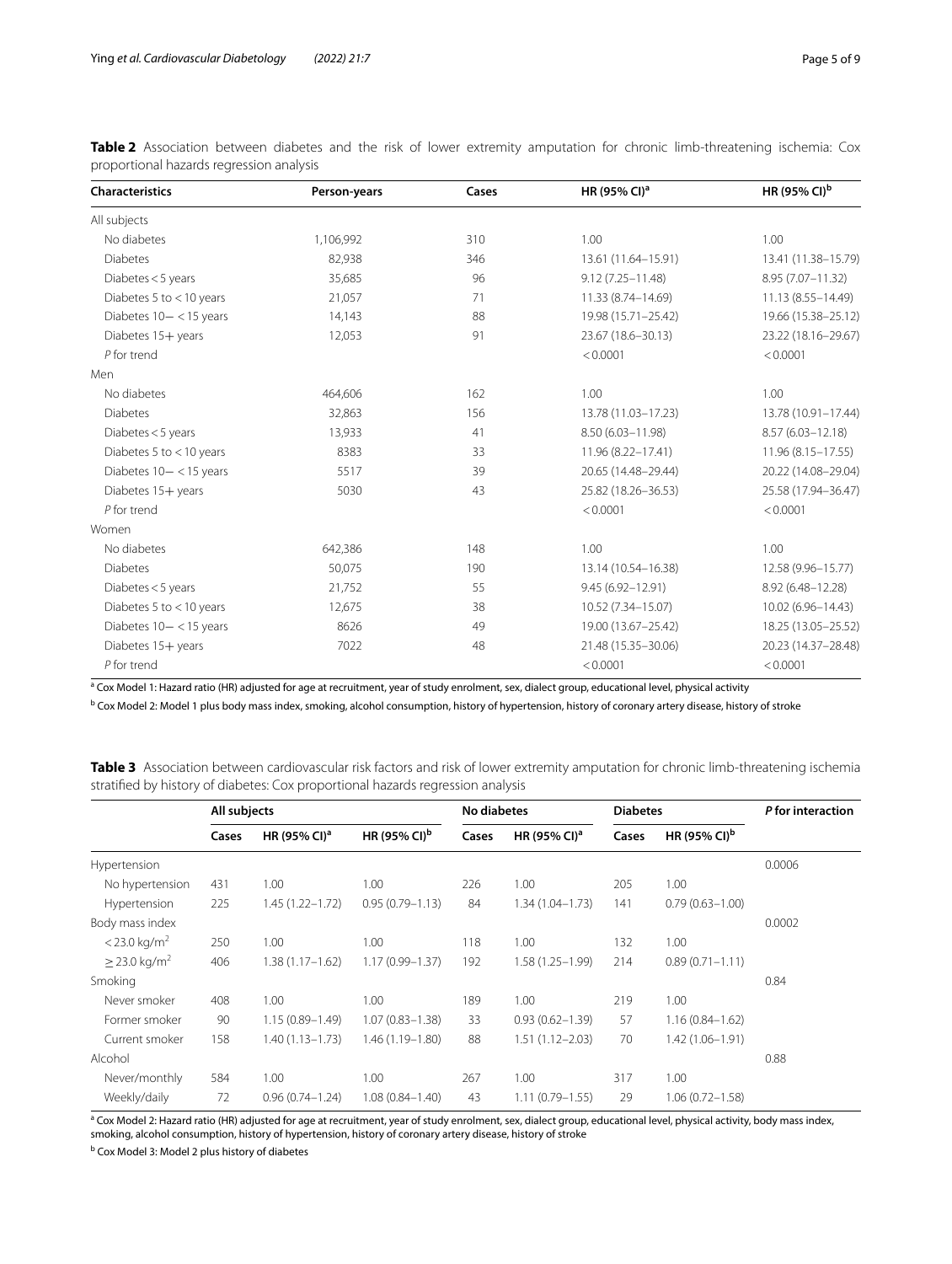Conversely, current smoking was a risk factor for CLTIassociated LEA, and the hazard ratio for the association remained materially unchanged in the models with and without including diabetes as a covariate. Compared to never smokers, current smokers had an increased risk of LEA for CLTI (HR 1.40; 95% CI 1.13–1.73), and this risk was materially unchanged after adjusting for history of diabetes (HR 1.46; 95% CI 1.19–1.80). Regular alcohol consumption was not associated with LEA for CLTI risk in this cohort (HR 0.96; 95% CI 0.74–1.24) (Table [3](#page-4-1)).

We further assessed the joint efects of diabetes and other vascular risk factors found to be signifcant in our cohort via two-by-two tables (Table [4](#page-5-0)). First, using participants with no diabetes and hypertension as the referent, those with both diabetes and hypertension did not have higher risk than those who only had diabetes. Similarly, using participants who had neither diabetes nor increased BMI as referent, those with both risk factors also did not have higher risk than those who only had diabetes. In contrast, compared to those who were not smoking and had no history of diabetes, participants who smoked and also had diabetes had the highest risk estimate (HR 19.12; 95% CI 14.47–25.26) compared to those who only had one risk factor, and this HR approximated to the expected risk estimate (HR 19.37) expected from the joint efects of diabetes and smoking in a multiplicative model.

# **Discussion**

In this large population-based prospective cohort, we found that diabetes conferred a more than tenfold increase in risk of LEA for CLTI, and the risk increased with duration of diabetes in a stepwise manner. Furthermore, although hypertension and increased BMI were risk factors of LEA due to CLTI amongst those without diabetes, these two cardiovascular risk factors did not further increase the risk for LEA amongst those with diabetes. Smoking increased the risk of severe CLTI to a similar extent in both groups of participants, and diabetes did not modify the smoking-CLTI risk association.

To our best knowledge, this is the frst prospective cohort study focused exclusively on LEA resulting from CLTI, the most severe clinical outcome of PAD [[20](#page-8-6)[–22](#page-8-7)], and we have reported the highest risk estimate for the association between a history of diabetes and the risk of severe CLTI. Several studies have examined associations between diabetes and the risk of an individual presenting initially with CLTI but with no known history of PAD. Kumakura et al*.* [\[6](#page-7-5)] reported a multivariate-adjusted odds ratio of 1.82 (95% CI 1.07–3.08; *p*-value=0.028) for the 185 CLTI patients treated at their hospital in Japan, while Nehler et al*.* [\[7](#page-7-9)] reported a much higher multivariate-adjusted odds ratio of 7.45 (95% CI 7.19–7.72) in their United States healthcare claims database involving 18,251 CLTI patients, and Howard et al*.* [[11\]](#page-7-10) reported an age- and sex-adjusted risk ratio of 5.96 (95% CI 3.15–11.26) for 202 CLTI patients from the Oxfordshire OXVASC cohort. Epidemiological studies have previously found stronger associations between diabetes and the risk of developing CLTI compared to the risk of less severe forms of PAD  $[6, 8]$  $[6, 8]$  $[6, 8]$  $[6, 8]$ . This phenomenon of patients with diabetes presenting with CLTI as the frst presentation of PAD can be explained by the observation that in patients with diabetes, the classic progression of PAD is frequently absent; as many as 50% of patients with diabetes do not have a preceding history of intermittent claudication, which may be due to the presence of peripheral neuropathy  $[10]$  $[10]$ . As such, patients with diabetes may be unaware that they have PAD until it progresses to the tissue loss stage, thus explaining the epidemiological

<span id="page-5-0"></span>

|  | No diabetes                                                                                                                     |  |  |  | <b>Diabetes</b> |  |  |
|--|---------------------------------------------------------------------------------------------------------------------------------|--|--|--|-----------------|--|--|
|  | threatening ischemia via two-by-two table: Cox proportional hazards regression analysis                                         |  |  |  |                 |  |  |
|  | Table 4 Joint effects between cardiovascular risk factors and diabetes for risk of lower extremity amputation for chronic limb- |  |  |  |                 |  |  |

|                               | No diabetes |                     | <b>Diabetes</b> |                     |  |  |
|-------------------------------|-------------|---------------------|-----------------|---------------------|--|--|
|                               | Cases       | HR (95% CI)         | Cases           | <b>HR (95% CI)</b>  |  |  |
| Hypertension                  |             |                     |                 |                     |  |  |
| No hypertension               | 226         | 1.00                | 205             | 16.10 (13.27-19.53) |  |  |
| Hypertension                  | 84          | $1.34(1.04 - 1.73)$ | 141             | 12.07 (9.62-15.16)  |  |  |
| Body mass index               |             |                     |                 |                     |  |  |
| $<$ 23.0 kg/m <sup>2</sup>    | 118         | 1.00                | 132             | 19.33 (14.98-24.95) |  |  |
| $\geq$ 23.0 kg/m <sup>2</sup> | 192         | $1.58(1.25 - 1.99)$ | 214             | 16.92 (13.36-21.43) |  |  |
| Smoking                       |             |                     |                 |                     |  |  |
| Never or former smoker        | 222         | 1.00                | 276             | 13.45 (11.17-16.19) |  |  |
| Current smoker                | 88          | $1.44(1.11 - 1.87)$ | 70              | 19.12 (14.47-25.26) |  |  |

Cox Model: Hazard ratio (HR) adjusted for age at recruitment, year of study enrolment, sex, dialect group, educational level, physical activity, body mass index, smoking, alcohol consumption, history of hypertension, history of coronary artery disease, history of stroke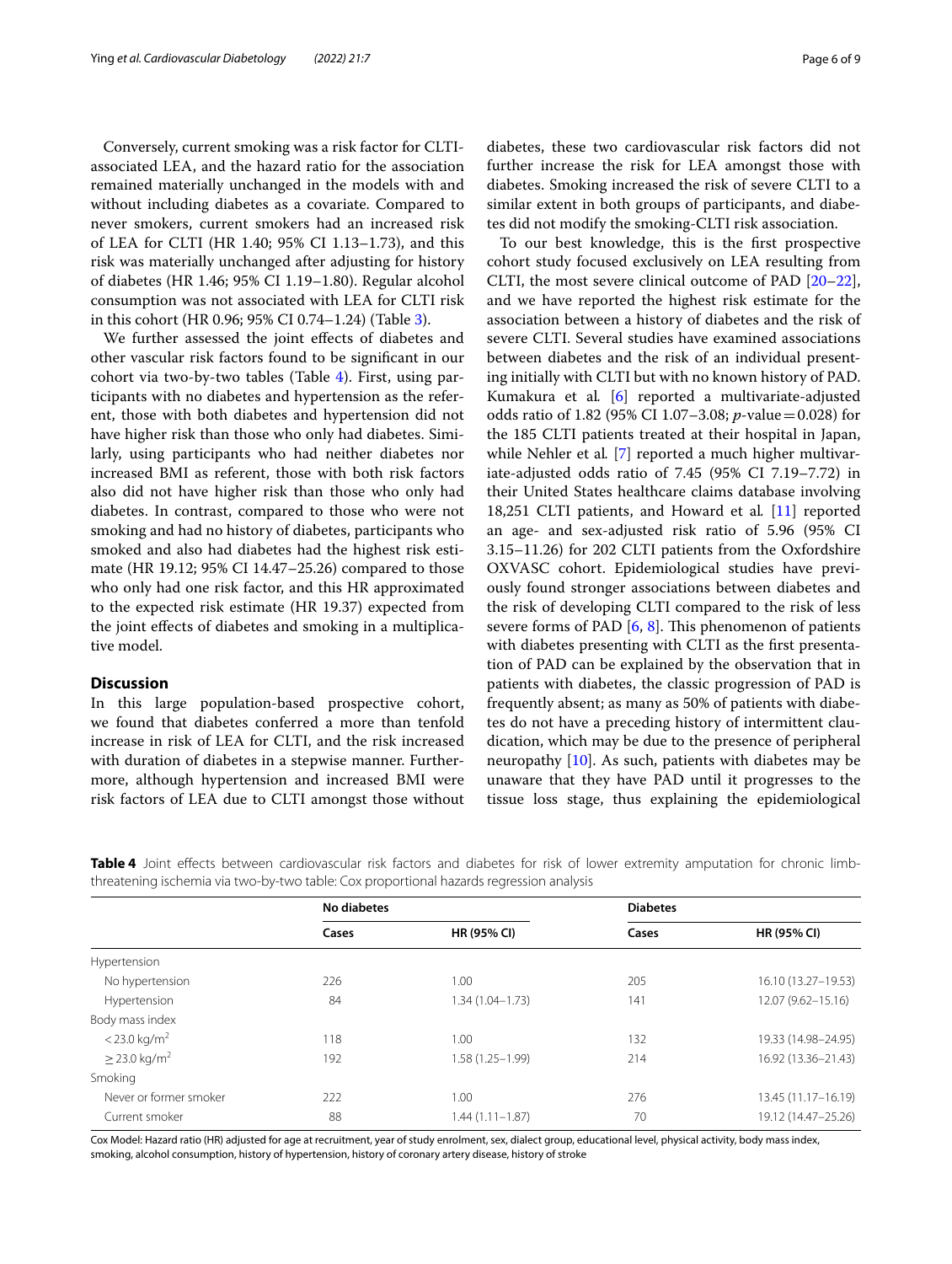fnding that the association between diabetes and CLTI is stronger than that between diabetes and less severe forms of PAD [[7\]](#page-7-9). In addition, diabetes is also associated with factors that may afect the choice of primary treatment. The pattern of occlusive disease in patients with diabetes is usually more distal in nature and involves long segments of calcification  $[23]$  $[23]$ , which presents technical challenges for revascularization [\[9](#page-7-7)]. Moreover, diabetes is associated with a higher risk of complications in CLTI such as ulceration or wound infection, which further increases the risk of requiring an LEA [\[9](#page-7-7)].

Hyperglycemia is a well-established risk factor for the development of PAD [\[20](#page-8-6)], and the underlying pathogenesis is believed to be driven by the glucose-induced formation of advanced glycation end products (AGEs) [\[24](#page-8-9)]. These AGEs increase the uptake of oxidized low-density lipoproteins into macrophages, and the latter evolve to foam cells that accumulate in the subendothelial area of the arterial wall to form atherosclerotic lesions [\[25](#page-8-10)]. Furthermore, in patients with diabetes, the very high risk estimates may be explained by the fact that AGEs are excreted via the kidneys [\[26](#page-8-11)]. Studies have shown that one of the major microvascular complications of diabetes, particularly long-standing diabetes, is an impairment in renal function [\[27\]](#page-8-12). As such, patients with diabetes are not only exposed to an increased production of AGEs, but they are also unable to excrete them efectively, thus leading to accelerated accumulation of these AGEs and hence overactivation of the AGE-RAGE axis. In addition, diabetes is known to preferentially afect distal small vessels that are less amenable to surgical revascularization, which further predisposes these patients to LEA [\[9](#page-7-7), [28\]](#page-8-13). Indeed, observational studies have found associations between higher AGE receptor (RAGE) levels and increased LEA risk in patients with diabetes [[29\]](#page-8-14), as well as higher RAGE levels in patients with diabetes-related LEA as compared to trauma-related LEA [\[30\]](#page-8-15). Since the treatment of CLTI is for limb salvage wherever possible  $[2-4]$  $[2-4]$ , this propensity to affect distal small vessels likely explains why diabetes induces a much higher risk of LEA than the other vascular risk factors.

In the examination of other vascular risk factors, we reported, for the frst time, that while hypertension and increased BMI may be risk factors of severe CLTI requiring LEA in those without diabetes, these two factors may have no further effect on LEA risk in the presence of diabetes. Studies on the etiology of PAD have previously proposed a common pathway for diabetes, hypertension, and obesity via the formation of AGEs and increased uptake of low-density lipoproteins into macrophages [[31\]](#page-8-16). Hence, it is likely that these three factors share common pathways in the development of CLTI. Thus, it is biologically plausible that in the presence of diabetes,

additional risk factors of hypertension and obesity are no longer conferring further risk.

Our study concurs that smoking is an independent risk factor for CLTI regardless the status of diabetes. Cigarette smoke is implicated in infammatory processes that drive the development of atherosclerotic lesions [\[32](#page-8-17), [33](#page-8-18)]. Cigarette smoke has been implicated in platelet activation and deposition in the vascular wall, eventually leading to atherosclerosis [[34,](#page-8-19) [35\]](#page-8-20). As such, smoking is able to drive the development of CLTI via mechanistic pathways that are independent of diabetes, and hence smokers with diabetes concurrently will have the combined efects of both factors in raising the risk of severe CLTI.

The main strengths of this study include the large cohort size, the prospective methodology, the long follow-up period, the clinically signifcant endpoint, and the usage of baseline medical history as well as other lifestyle factors that were obtained before LEA. This reduces potential recall bias or reverse causation and allows us to determine a temporal sequence in the risk association between diabetes and LEA, as well as to separately examine the efect of other vascular risk factors. In addition, this study was performed in Singapore, a small city-state with easy access to specialized healthcare. To reduce bias arising from misclassifcation of outcome, we used a nationwide database of hospital records containing information about hospitalization from all public and private hospitals in Singapore since 1990, which allowed us to comprehensively capture the LEA cases in the cohort via linkage analysis. We also further excluded LEAs due to all possible non-vascular causes. This ensured that the identifcation of cases was comprehensive and valid.

We acknowledge the several limitations in our study. First, our diagnosis of diabetes was obtained through self-reports; nonetheless at least 98% of participants with diabetes had had their diabetes status verifed either via record linkage or through a second interview specifc to the diagnosis, treatment or complications of diabetes [[18\]](#page-8-4). Second, diabetes and the other risk factors were assessed at baseline in this study and we did not consider the subsequent development of diabetes or change in status of the other risk factors. Given the prospective design of the study, this could have led to non-diferential misclassifcation and possible attenuation of the risk estimates. Further, since the focus of our study was on severe CLTI that necessitated LEA, we did not have baseline information about CLTI or PAD that did not require surgical intervention. Hence, we could not confdently extrapolate our fndings to stable CLTI or less severe forms of PAD that could be managed conservatively. Finally, we did not have data on the treatment or control of diabetes, the presence of other diabetic microvascular complications that may increase LEA risk, or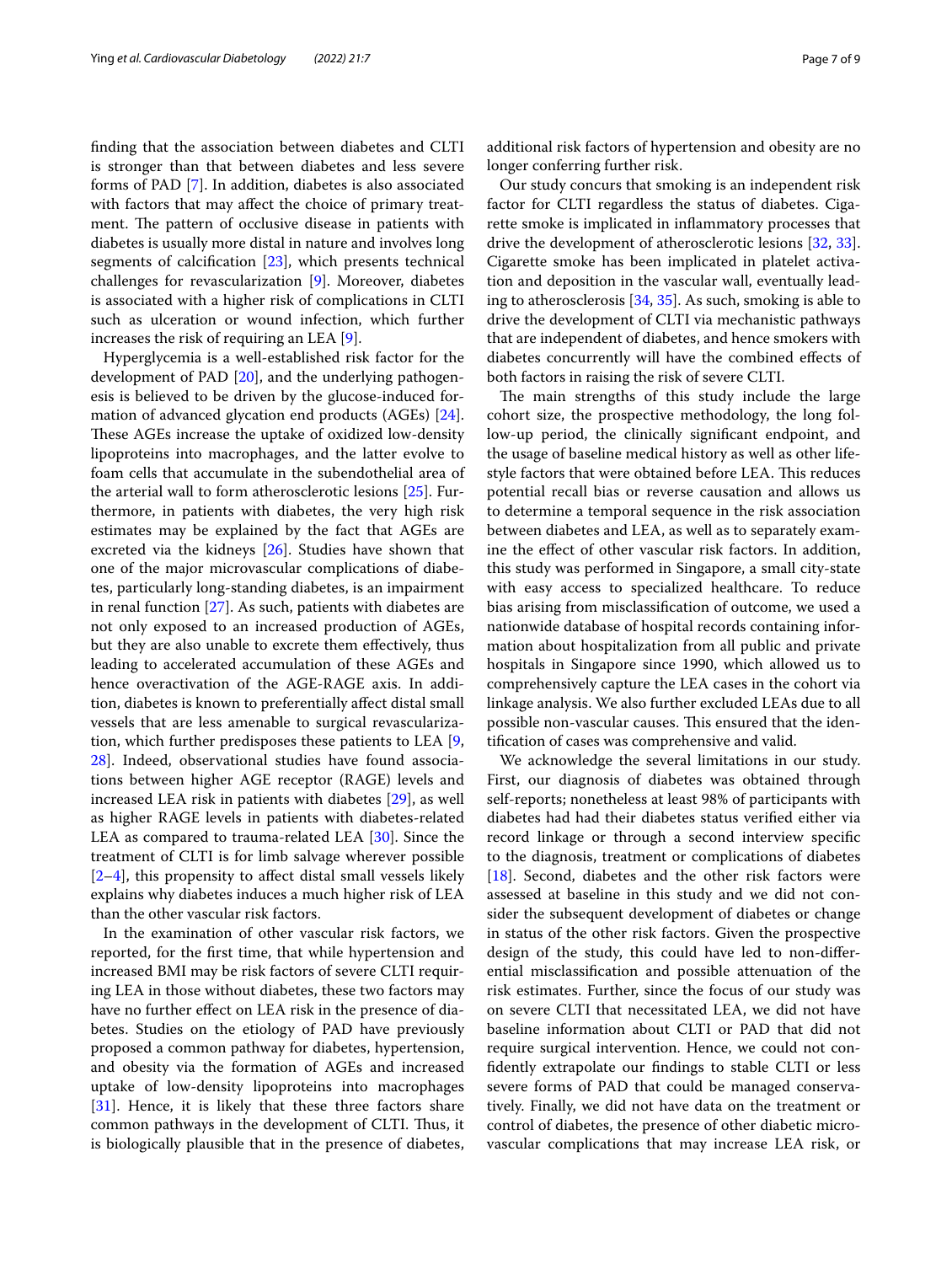the presence of potential confounders such as hyperlipidemia, C-reactive protein and homocysteine levels [\[36](#page-8-21)].

# **Conclusions**

In conclusion, in this large population-based prospective cohort in an Asian population, we found very strong associations between diabetes and CLTI-associated LEA. Our study also suggests that diabetes, hypertension and increased BMI may induce CLTI via common pathways, while smoking induces the disease via a diferent mechanism. Given the high risk of morbidity and mortality in CLTI patients post-LEA, a better understanding of the mechanisms that predispose patients to non-salvageable limbs is critical to developing better prevention and treatment strategies for this high-risk group.

#### **Abbreviations**

AGE: Advanced glycation end product; BMI: Body mass index; CI: Confdence interval; CLTI: Chronic limb-threatening ischemia; HR: Hazard ratio; LEA: Lower extremity amputation; PAD: Peripheral arterial disease.

#### **Acknowledgements**

We are grateful to Ms. Siew-Hong Low of the National University of Singapore for supervising the feldwork of the Singapore Chinese Health Study. We also thank the Ministry of Health in Singapore for assistance with the identifcation of LEA cases for CLTI via record linkage analysis with various databases.

#### **Authors' contributions**

W-PK and TYT designed the research; TYT and AFY conducted the research; AJ and AFY analyzed the data; W-PK and AFY interpreted the statistical analysis; AFY wrote the paper with critical input from W-PK, TTC and DJH, and all authors read and approved the manuscript. W-PK has primary responsibility for fnal content. All authors read and approved the fnal manuscript.

## **Funding**

This work was supported by the United States National Cancer Institute, National Institutes of Health (UM1 CA182876 and R01 CA144034). DJH was supported by the Duke-NUS Signature Research Programme funded by the Ministry of Health, Singapore Ministry of Health's National Medical Research Council under its Clinician Scientist-Senior Investigator scheme (NMRC/CSA-SI/0011/2017), Centre Grant, and Collaborative Centre Grant scheme (NMRC/ CGAug16C006). W-PK was supported by the National Medical Research Council, Singapore (MOH-CSASI19nov-0001).

#### **Availability of data and materials**

The data that support the fndings of this study are available from the Ministry of Health in Singapore but restrictions apply to the availability of these data, which were used under license for the current study, and so are not publicly available. Data are however available from the authors upon reasonable request and with permission of the Ministry of Health in Singapore.

# **Declarations**

#### **Ethics approval and consent to participate**

The Institutional Review Board at the National University of Singapore had approved this study and written informed consent was obtained from each subject.

## **Consent for publication**

Not applicable.

# **Competing interests**

The authors declare that they have no competing interests.

#### **Author details**

<sup>1</sup> Cardiovascular and Metabolic Disorders Program, Duke-National University of Singapore Medical School, Singapore, Singapore. <sup>2</sup> Department of Vascular Surgery, Singapore General Hospital, Singapore, Singapore. <sup>3</sup> Healthy Longevity Translational Research Programme, Yong Loo Lin School of Medicine, National University of Singapore, 5 Science Drive 2, Singapore 117545, Singapore. 4 <sup>4</sup>National Heart Research Institute Singapore, National Heart Centre, Singapore, Singapore. <sup>5</sup> Yong Loo Lin School of Medicine, National University Singapore, Singapore, Singapore. <sup>6</sup>The Hatter Cardiovascular Institute, University College London, London, UK.<sup>7</sup> Cardiovascular Research Center, College of Medical and Health Sciences, Asia University, Taichung, Taiwan. <sup>8</sup>Singapore Institute for Clinical Sciences, Agency for Science Technology and Research (A\*STAR), Singapore, Singapore.

Received: 12 October 2021 Accepted: 29 December 2021 Published online: 08 January 2022

#### **References**

- <span id="page-7-0"></span>1. Fowkes FG, Rudan D, Rudan I, et al. Comparison of global estimates of prevalence and risk factors for peripheral artery disease in 2000 and 2010: a systematic review and analysis. Lancet. 2013;382(9901):1329–40.
- <span id="page-7-1"></span>2. Conte MS, Bradbury AW, Kolh P, et al. Global vascular guidelines on the management of chronic limb-threatening ischemia. J Vasc Surg. 2019;69(6S):3S-125S e140.
- <span id="page-7-2"></span>Aboyans V, Ricco JB, Bartelink MEL, et al. 2017 ESC guidelines on the diagnosis and treatment of peripheral arterial diseases, in collaboration with the European Society for Vascular Surgery (ESVS): document covering atherosclerotic disease of extracranial carotid and vertebral, mesenteric, renal, upper and lower extremity arteriesEndorsed by: the European Stroke Organization (ESO)the task force for the diagnosis and treatment of peripheral arterial diseases of the European Society of Cardiology (ESC) and of the European Society for Vascular Surgery (ESVS). Eur Heart J. 2018;39(9):763–816.
- <span id="page-7-3"></span>4. Gerhard-Herman MD, Gornik HL, Barrett C, et al. 2016 AHA/ACC guideline on the management of patients with lower extremity peripheral artery disease: executive summary: a report of the American College of Cardiology/American Heart Association task force on clinical practice guidelines. J Am Coll Cardiol. 2017;69(11):1465–508.
- <span id="page-7-4"></span>5. Hinchlife RJ, Forsythe RO, Apelqvist J, et al. Guidelines on diagnosis, prognosis, and management of peripheral artery disease in patients with foot ulcers and diabetes (IWGDF 2019 update). Diabetes Metab Res Rev. 2020;36(Suppl 1): e3276.
- <span id="page-7-5"></span>6. Kumakura H, Kanai H, Araki Y, et al. Diferences in brain natriuretic peptide and other factors between Japanese peripheral arterial disease patients with critical limb ischemia and intermittent claudication. J Atheroscler Thromb. 2013;20(11):798–806.
- <span id="page-7-9"></span>7. Nehler MR, Duval S, Diao L, et al. Epidemiology of peripheral arterial disease and critical limb ischemia in an insured national population. J Vasc Surg. 2014;60(3):686-695 e682.
- <span id="page-7-6"></span>8. Ding N, Kwak L, Ballew SH, et al. Traditional and nontraditional glycemic markers and risk of peripheral artery disease: the atherosclerosis risk in communities (ARIC) study. Atherosclerosis. 2018;274:86–93.
- <span id="page-7-7"></span>9. Fitridge R, Pena G, Mills JL. The patient presenting with chronic limbthreatening ischaemia. Does diabetes infuence presentation, limb outcomes and survival? Diabetes Metab Res Rev. 2020;36(Suppl 1): e3242.
- <span id="page-7-8"></span>10. Takahara M, Iida O, Soga Y, Kodama A, Azuma N, SPINACH study investigators. Absence of preceding intermittent claudication and its associated clinical freatures in patients with critical limb ischemia. J Atheroscler Thromb. 2015;22(7):718–25.
- <span id="page-7-10"></span>11. Howard DP, Banerjee A, Fairhead JF, et al. Population-based study of incidence, risk factors, outcome, and prognosis of ischemic peripheral arterial events: implications for prevention. Circulation. 2015;132(19):1805–15.
- <span id="page-7-11"></span>12. Jude EB, Oyibo SO, Chalmers N, Boulton AJ. Peripheral arterial disease in diabetic and nondiabetic patients: a comparison of severity and outcome. Diabetes Care. 2001;24(8):1433–7.
- <span id="page-7-12"></span>13. Freisinger E, Malyar NM, Reinecke H, Lawall H. Impact of diabetes on outcome in critical limb ischemia with tissue loss: a large-scaled routine data analysis. Cardiovasc Diabetol. 2017;16(1):41.